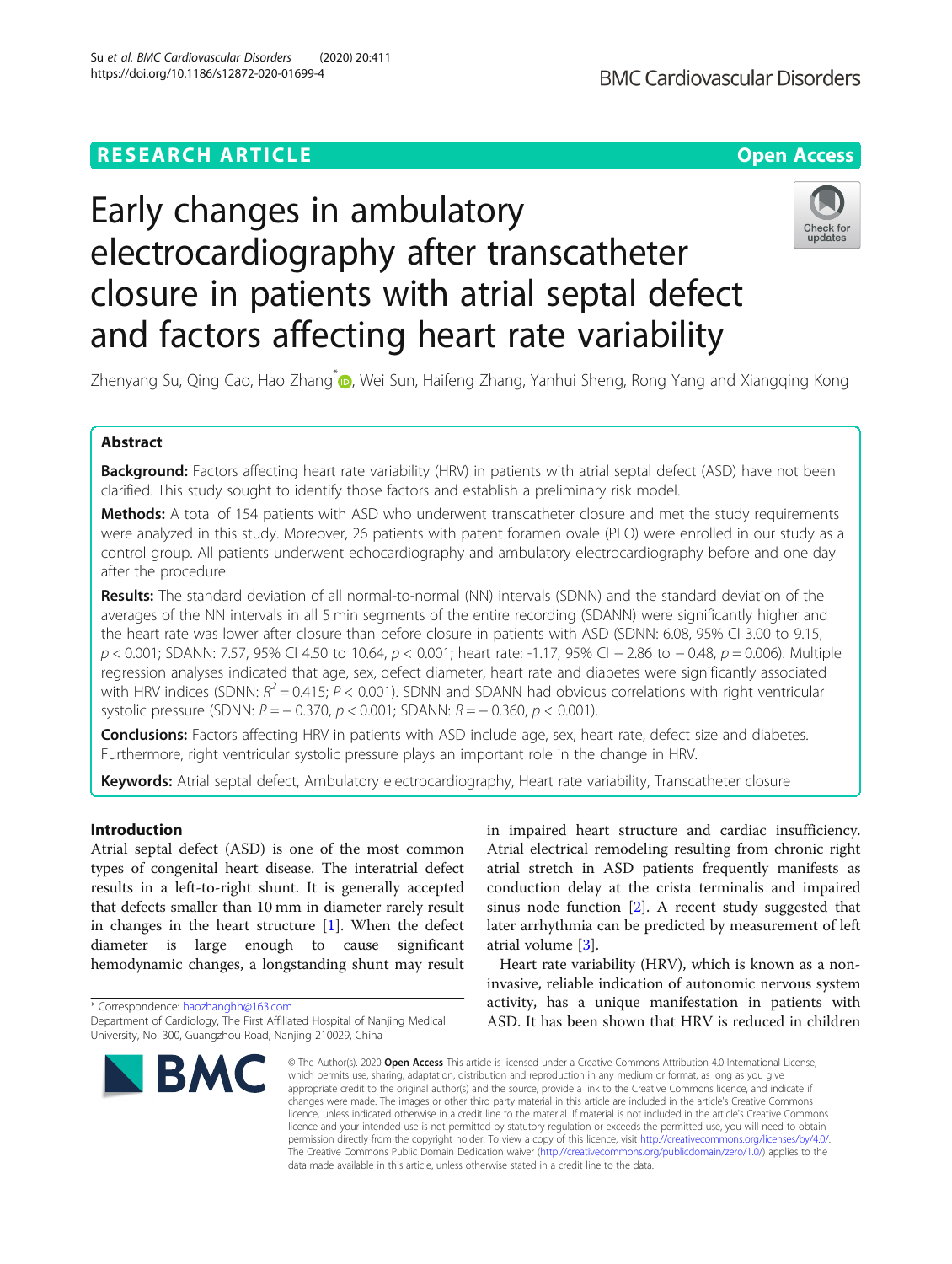with ASD [[4,](#page-6-0) [5\]](#page-6-0). Surgery or transcatheter closure can improve HRV in pediatric patients  $[6-8]$  $[6-8]$  $[6-8]$ . However, there is not much research on HRV in adult patients with ASD. The factors that affect HRV in patients with ASD are not yet clear.

The aim of the present study was to evaluate the changes in HRV and heart rate in patients with ASD before and after transcatheter closure and explore factors affecting HRV indices in these patients.

## Methods

## Study population and protocol

The study population consisted of patients who underwent transcatheter closure of ASDs at the First Affiliated Hospital of Nanjing Medical University between October 2017 and December 2019. The exclusion criteria for this study were as follows: (1) concurrent presence of other congenital heart structural abnormalities, (2) diagnosis of serious atrial arrhythmias such as atrial fibrillation, atrial flutter and persistent atrial tachycardia before closure, (3) a history of acute myocardial infarction, or (4) receiving medications such as beta-blockers that could influence HRV measurements. During the same study period, patients with patent foramen ovale (PFO) device closure were enrolled in the study as the interventional control group. All patients underwent echocardiography and twenty-four-hour ambulatory electrocardiography before and 1 day after the procedure. All measurement data was recorded by two different blinded operators. The study protocol was approved by the Ethics Committee of the First Affiliated Hospital of Nanjing Medical University.

## Procedure of transcatheter closure

The two groups of patients underwent an intervention with the same method: puncture the femoral vein, establishment of a delivery system and insertion of the device into the defect/oval foramen. Real-time two-dimensional transthoracic echocardiography was used for guidance during the process. Hemodynamic parameters were measured by a right heart catheter before closure in patients with ASD. Antiplatelet drugs were used in all patients after device implantation.

## Ambulatory electrocardiographic recordings and HRV indices

Ambulatory electrocardiographic recordings were performed using an ambulatory 12-channel electrocardiogram (ECG) recorder. The recording time of all patients was not less than 23 h. Mean heart rate and HRV indices were included in the study. The main indices of HRV included time-domain and frequency-domain indices. It has been confirmed that there is a strong correlation between time-domain and frequency-domain indices, and

time-domain indices are more valuable and easy to analyze in the 24-h record  $[9-11]$  $[9-11]$  $[9-11]$  $[9-11]$  $[9-11]$ . Therefore, timedomain indices, which include the standard deviation of all normal-to-normal (NN) intervals (SDNN), the standard deviation of the averages of the NN intervals in all 5 min segments of the entire recording (SDANN), the square root of the mean of the sum of the squares of differences between adjacent NN intervals (RMSSD) and the percentage of adjacent NN intervals that differ from each other by more than 50 ms (pNN50), are the main research objects of HRV in our study. In particular, SDNN is taken as a dependable standard for medical stratification of cardiac risk when recorded over twentyfour hours [[10,](#page-6-0) [12\]](#page-6-0).

## Statistical analysis

Continuous variables are expressed as the mean ± standard deviation. Categorical variables are expressed as frequencies and percentages. All continuous variables obey normal distribution according to Kolmogorov-Smirnov test and Q-Q plot. Two-tailed two-sample t-test and paired t-test were used respectively to compare continuous variables between and within groups. Bonferroni correction was used to correct the significance level. The chisquare test was used to compare groups of categorical variables. Correlations were analyzed by using Pearson's correlation coefficient. Multiple linear regression analyses were performed to estimate factors influencing the HRV indices. Statistical significance was set at  $p < 0.05$ . All statistical analyses were carried out using SPSS version 25.0 for Windows (SPSS Inc., Chicago, IL, USA). Statistical graphics were drawn with GraphPad Prism 7.0 for Windows (GraphPad Software Inc., San Diego, CA, USA).

## Results

#### Baseline characteristics

The clinical characteristics of the enrolled ASD patients and PFO patients are presented in Table 1. No significant differences in age, sex ratio, body weight, blood pressure, hypertension or diabetes mellitus were found between the two groups. Defect diameters in patients

| <b>Table 1</b> Baseline Characteristics of the two groups of patients |  |  |
|-----------------------------------------------------------------------|--|--|
|-----------------------------------------------------------------------|--|--|

| Factor              | <b>Group ASD</b><br>$(n = 154)$ | <b>Group PFO</b><br>$(n = 26)$ | p Value |
|---------------------|---------------------------------|--------------------------------|---------|
| Age, years          | $39.54 + 15.62$                 | $40.58 + 14.22$                | 0.750   |
| Male sex, n (%)     | 43 (27.9)                       | 5(19.2)                        | 0.357   |
| Weight, kg          | $60.65 \pm 10.49$               | $60.59 + 11.09$                | 0.979   |
| Systolic BP, mmHq   | $119.59 + 12.76$                | $120.23 + 13.71$               | 0.815   |
| Diastolic BP, mmHg  | $75.74 + 9.23$                  | $79.08 + 8.55$                 | 0.087   |
| Hypertension, n (%) | 34 (22.1)                       | 3(11.5)                        | 0.297   |
| Diabetes, n (%)     | 6(3.9)                          | 1(3.8)                         | 1.000   |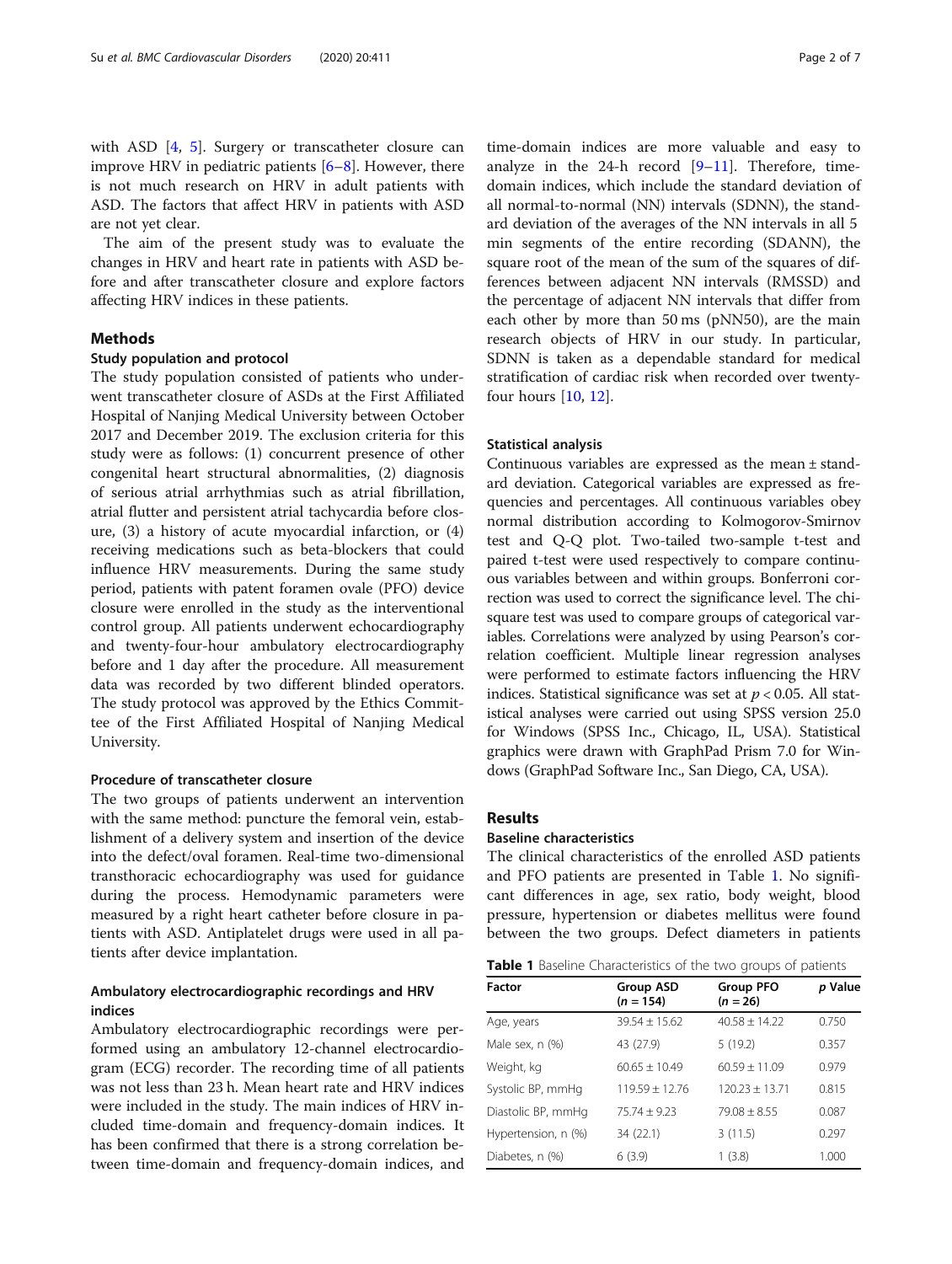with ASD were measured through transesophageal echocardiogram before closure.

## Changes in ambulatory electrocardiography and transthoracic echocardiography parameters after transcatheter closure

The data for ambulatory electrocardiography and transthoracic echocardiography before and after interventional therapy are summarized in Table 2. There were significant differences between the two groups in each HRV index before transcatheter closure. In the ASD group, the SDNN and SDANN were significantly higher and the mean heart rate was lower after closure than before closure (SDNN: 6.08, 95% CI 3.00 to 9.15,  $p < 0.001$ ; SDANN: 7.57, 95% CI 4.50 to 10.64,  $p < 0.001$ ; heart rate: -1.17, 95% CI − 2.86 to − 0.48,  $p = 0.006$ ). In the PFO group, all HRV indices, including SDNN, SDANN, RMSSD and PNN50, were significantly lower after closure than before closure, and the mean heart rate increased after closure (SDNN: -29.62, 95% CI − 42.05 to − 17.18, p < 0.001; SDANN: -22.89, 95% CI − 33.61 to − 12.16, p < 0.001; RMSSD: -10.46, 95% CI − 33.61 to − 12.16, p < 0.001; PNN50: -7.25, 95% CI − 10.24 to − 4.26, p < 0.001; mean heart rate: 5.81, 95% CI 2.70 to 8.92,  $p = 0.001$ ). In addition, there were immediate, significant changes in heart structure after transcatheter closure in patients with ASD. Right atrial diameter (RAD) and right ventricle diameter (RVD) were significantly lower than before (RAD: -3.33, 95% CI – 4.08 to – 2.57,  $p < 0.001$ ; RVD: -3.20, 95% CI – 3.88 to – 2.53,  $p < 0.001$ ). Although the difference was small, left ventricular end diastolic diameter (LVEDD) increased significantly after transcatheter closure (LVEDD: 0.82, 95% CI 0.32 to 1.31,  $p = 0.001$ ). These changes were not significant in patients with PFO.

Patients with ASD were divided according to age stratification:  $\leq 20$  years old,  $21 \sim 40$  years old,  $41 \sim 60$ years old, ≥60 years old (Fig. [1](#page-3-0)). At the age of 20 years or younger,  $21 \sim 40$  years and  $41 \sim 60$  years, SDNN and SDANN increased significantly after closure. At the age of  $41 \sim 60$  years, the mean heart rate reduced significantly after closure. Our data showed a trend of increased heart rate after closure at the age of 61 years or older, but the change did not reach statistical significance.

## Factors affecting HRV in patients with ASD before closure

To further understand factors affecting HRV in patients with ASD, linear regression and correlation analyses were performed (Fig. [2\)](#page-3-0). SDNN and SDANN were the main research indicators of HRV. The impact of sex on HRV was compared. The values of SDNN and SDANN were significantly higher in male patients than in female patients. Linear regression and correlation analyses demonstrated that age, defect diameter and mean heart rate were significantly inversely correlated with SDNN and

|                       | Group ASD $(n = 154)$ |                    | Group PFO $(n = 26)$ | PO <sup>*</sup>    |                    |         |         |
|-----------------------|-----------------------|--------------------|----------------------|--------------------|--------------------|---------|---------|
|                       | <b>Before</b>         | After              | p Value              | <b>Before</b>      | After              | p Value |         |
| HRV indices and HR    |                       |                    |                      |                    |                    |         |         |
| SDNN, ms              | $98.70 \pm 24.08$     | $104.78 \pm 25.67$ | < 0.001              | $134.08 \pm 33.80$ | $104.46 \pm 22.64$ | < 0.001 | < 0.001 |
| SDANN, ms             | $84.85 \pm 22.04$     | $92.42 \pm 25.11$  | < 0.001              | $115.62 \pm 31.87$ | $92.73 \pm 22.57$  | < 0.001 | < 0.001 |
| RMSSD, ms             | $27.83 \pm 10.81$     | $26.21 \pm 10.73$  | 0.082                | $34.23 \pm 11.80$  | $23.77 \pm 10.97$  | < 0.001 | 0.006   |
| PNN50, %              | $8.08 \pm 7.74$       | $7.33 \pm 7.35$    | 0.262                | $13.10 \pm 9.89$   | $5.84 \pm 7.27$    | < 0.001 | 0.004   |
| HR, bpm               | $76.81 \pm 9.10$      | $75.14 \pm 9.06$   | 0.006                | $75.58 \pm 10.78$  | $81.38 \pm 8.17$   | 0.001   | 0.537   |
| <b>TTE parameters</b> |                       |                    |                      |                    |                    |         |         |
| LAD, mm               | $32.43 \pm 4.32$      | $31.92 \pm 4.54$   | 0.088                | $31.00 \pm 3.49$   | $29.58 \pm 4.49$   | 0.054   | 0.124   |
| LVESD, mm             | $27.95 \pm 2.98$      | $28.20 \pm 2.72$   | 0.199                | $29.54 \pm 2.21$   | $28.63 \pm 2.50$   | 0.055   | 0.013   |
| LVEDD, mm             | $42.81 \pm 4.03$      | $43.63 \pm 3.66$   | 0.001                | $45.38 \pm 3.70$   | $44.13 \pm 3.63$   | 0.042   | 0.004   |
| RAD, mm               | $38.13 \pm 5.71$      | $34.80 \pm 4.58$   | < 0.001              | $29.75 \pm 3.01$   | $28.88 \pm 3.22$   | 0.131   | < 0.001 |
| RVD, mm               | $38.92 \pm 5.01$      | $35.72 \pm 4.70$   | < 0.001              | $29.17 \pm 3.32$   | $29.21 \pm 3.59$   | 0.957   | < 0.001 |
| LVEF, %               | $64.12 \pm 4.06$      | $65.00 \pm 2.92$   | 0.019                | $64.15 \pm 2.00$   | $64.53 \pm 4.04$   | 0.697   | 0.971   |

Table 2 The ambulatory electrocardiography and transthoracic echocardiography data before and after closure

\* P0: p-values between the values prior to the procedure in the patient and control groups; P value threshold of 0.017 was used after Bonferroni correction (0.05\*(1/3));

P value threshold of 0.017 was used after Bonferroni correction (0.05\*(1/3)); SDNN the standard deviation of all normal-to-normal (NN) intervals, SDANN the standard deviation of the averages of NN intervals in all 5 min segments of the entire recording, RMSSD the square root of the mean of the sum of the squares of differences between adjacent NN intervals, pNN50 the percentage of adjacent NN intervals that differ from each other by more than 50 msm, HR heart rate, LAD left atrium diameter, LVESD left ventricular end systolic diameter, LVEDD left ventricular end diastolic diameter, RAD right atrium diameter, RVD right ventricular diameter, LVEF left ventricular ejection fraction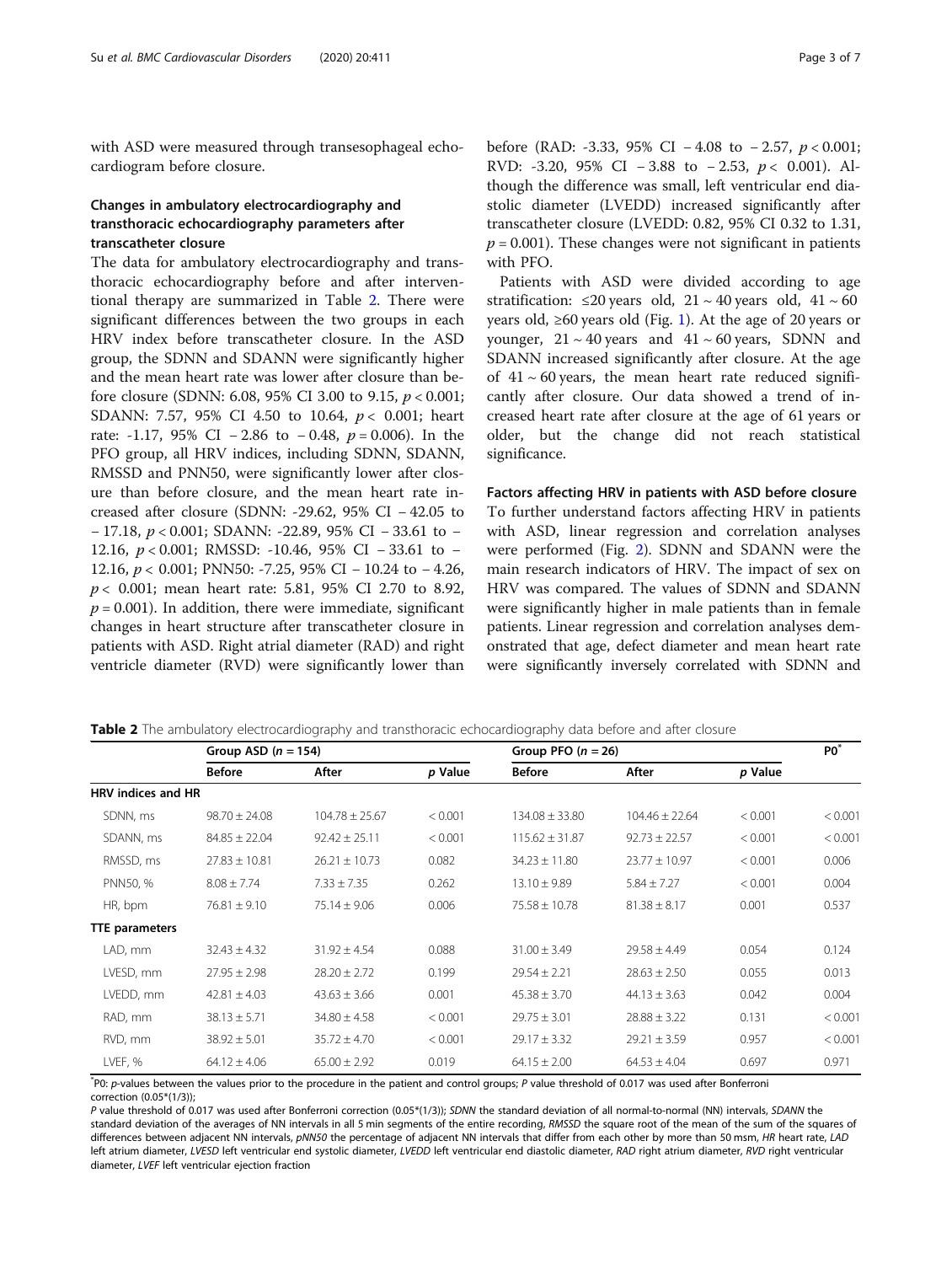<span id="page-3-0"></span>

SDANN. Additionally, diabetic patients had significantly lower SDNN values than nondiabetic patients. No significant differences in SDANN were found between diabetic and nondiabetic patients. Thus, multiple regression analyses indicated that female sex, old age, large defect diameter, fast heart rate and diabetes mellitus were predictors of HRV reduction. The regression equation was as follows (Table [3](#page-4-0)): SDNN  $(ms) = 258.94 - 11.42 \times [Sex]$  - $0.49 \times$  [Age] - 1.09  $\times$  [Defect diameter] -1.32  $\times$  [Mean heart rate] - 18.99 × [Diabetes]. The  $R^2$  (0.415;  $P < 0.001$ ) value indicated that 41.5% of the variance in SDNN could be

estimated using this model. In this equation, male sex is assigned a value of one, and female sex is assigned a value of two. The presence of diabetes is assigned one, and absence of diabetes is assigned zero.

Furthermore, after excluding patients younger than 20 years of age or with diabetes, correlations between HRV and pressure in the various chambers of the heart as measured by the right heart catheter were assessed (Fig. [3](#page-4-0)). SDNN and SDANN have obvious correlations with right ventricular systolic pressure (SDNN:  $R = -0.370$ ,  $p <$ 0.001; SDANN:  $R = -0.360$ ,  $p < 0.001$ ;  $n = 124$ ).

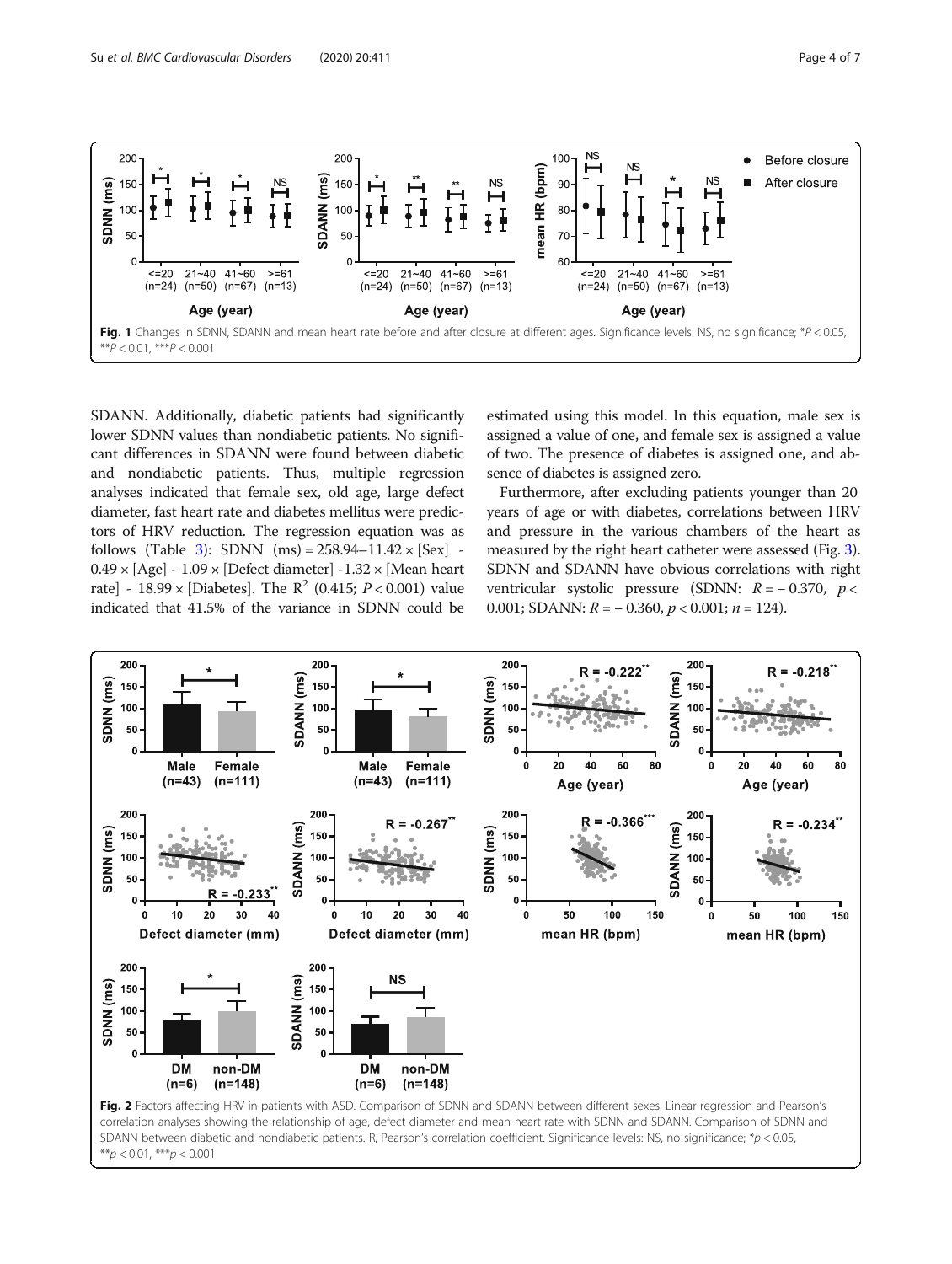| Dependent variable | Variable        |           | Unstandardized coefficient |          | p Value | $R^2$ |
|--------------------|-----------------|-----------|----------------------------|----------|---------|-------|
|                    |                 | β         | Std. Error                 |          |         |       |
| <b>SDNN</b>        | Age             | $-0.487$  | 0.107                      | $-0.316$ | < 0.001 | 0.415 |
|                    | Sex             | $-11.416$ | 3.451                      | $-0.213$ | 0.001   |       |
|                    | Defect diameter | $-1.091$  | 0.245                      | $-0.287$ | < 0.001 |       |
|                    | Heart rate      | $-1.316$  | 0.181                      | $-0.498$ | < 0.001 |       |
|                    | <b>Diabetes</b> | $-18.990$ | 8.059                      | $-0.153$ | 0.02    |       |
| SDANN              | Age             | $-0.403$  | 0.105                      | $-0.285$ | < 0.001 | 0.296 |
|                    | Sex             | $-11.732$ | 3.449                      | $-0.240$ | 0.001   |       |
|                    | Defect diameter | $-0.969$  | 0.242                      | $-0.279$ | < 0.001 |       |
|                    | Heart rate      | $-0.840$  | 0.181                      | $-0.347$ | < 0.001 |       |

<span id="page-4-0"></span>

| <b>Table 3</b> Multiple linear regression analyses on SDNN and SDANN |  |  |  |
|----------------------------------------------------------------------|--|--|--|
|                                                                      |  |  |  |

SDNN the standard deviation of all normal-to-normal (NN) intervals, SDANN the standard deviation of the averages of NN intervals in all 5 min segments of the entire recording

## **Discussion**

HRV, as a noninvasive examination to reflect the influence of sympathetic and vagal activity on the sinus node, is widely used in the diagnosis and prognostic assessment of clinical diseases. It has been confirmed that HRV is a strong and independent predictor of mortality in acute myocardial infarction [[13\]](#page-6-0). Reduced HRV is also a marker of increased risk for mortality in healthy people without cardiac disease [\[12,](#page-6-0) [14](#page-6-0)]. Changes in HRV in patients with ASD have also been reported.

Several studies have reported the effects of aging and sex on HRV [[15](#page-6-0)–[18](#page-6-0)]. While the linear relationship between HRV and age is controversial, there is no doubt that time-domain measurements of HRV decrease with age. Compared to men, women have lower HRV. In the present study, both SDNN and SDANN in males were significantly lower than those in females among patients with ASD. The values of SDNN and SDANN showed linear downward trends with age. This may be caused by a decrease in autonomic nerve activity with age.

The results of our study showed that SDNN and SDAN N decrease as the defect diameter increases. The size of the defect determines the scale of the left-to-right shunt. The overload of volume and pressure on the right heart caused by a longstanding shunt leads to chamber enlargement and elevated pulmonary artery pressure. Chronic right atrial stretch could cause sinus node dysfunction [[2](#page-6-0)]. This may reduce the reactivity of the sinus node to autonomic nerve activity. Persistent pressure overload results in myocardial impairment and pulmonary hypertension [\[19](#page-6-0)–[21\]](#page-6-0). It has been reported that patients with pulmonary hypertension have a marked alteration in cardiac autonomic activity [\[22](#page-6-0)]. Our study showed that SDNN and SDANN had negative linear correlations with right ventricular systolic pressure and pulmonary diastolic pressure. After transcatheter closure to block the shunt, the HRV increased, and the diameter of the right atrium and ventricle decreased. Changes in the right atrium and ventricular pressure and extension are intermediate factors in the process of HRV change. The control group comprised patients with PFO. Since there was no left-to-right shunt, the above situations were not observed in the control group.

The mean heart rate is a strong clinical determinant of HRV [\[12](#page-6-0), [23](#page-6-0)]. Oliver et al. [\[23\]](#page-6-0) noted that there is a universal exponential decay-like relationship between HRV and heart rate. Excessive resting heart rate could increase the risk of all-cause mortality [\[24\]](#page-6-0). The results of our study show that there was a negative linear



significance;  $*p < 0.05$ ,  $**p < 0.01$ ,  $***p < 0.001$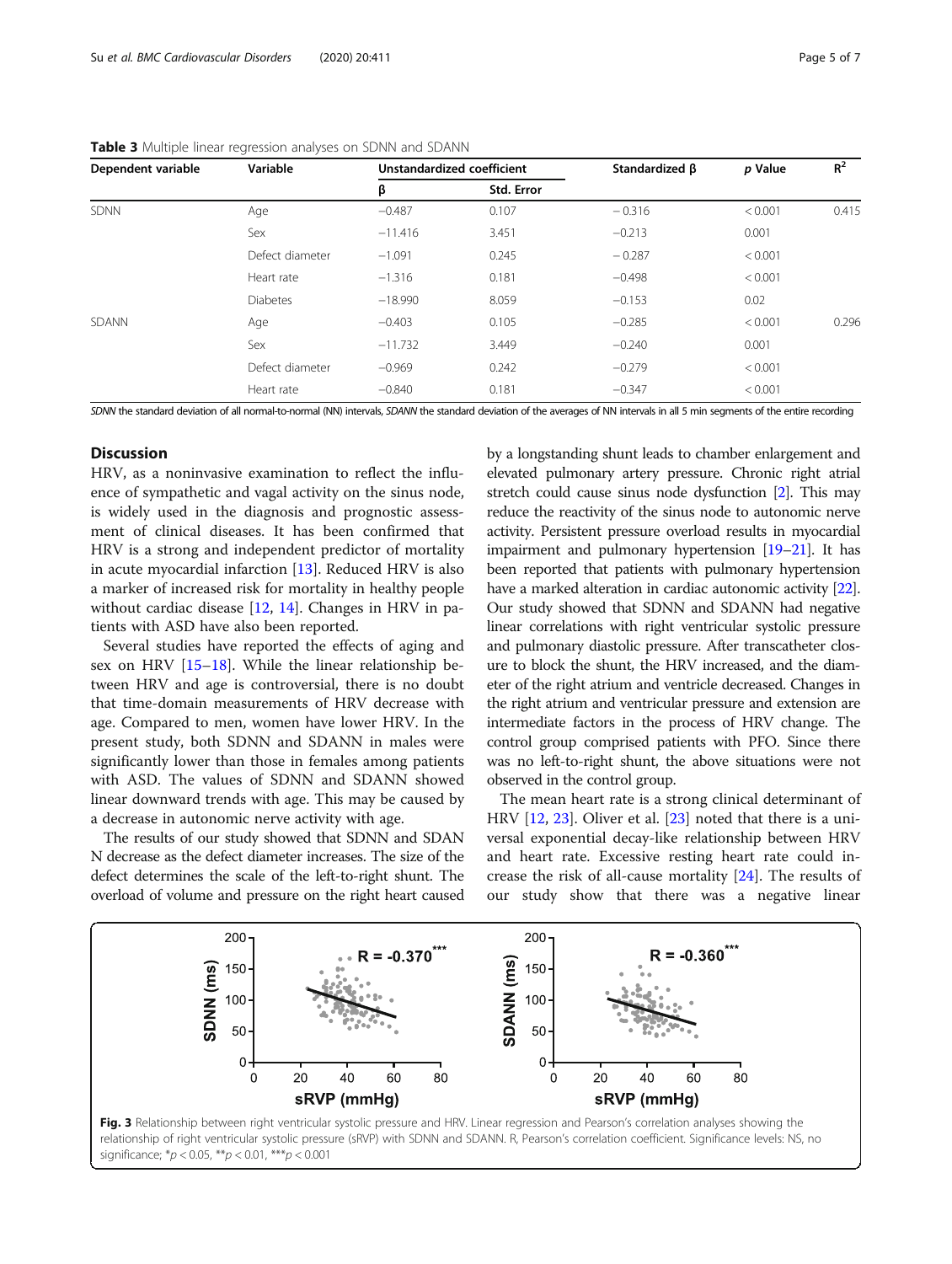correlation between HRV and mean heart rate in patients with ASD, and improvement in HRV and reduction in heart rate appeared after closure. This may mean that transcatheter closure could reduce the risk of cardiac death in patients with ASD and improve prognosis.

Moreover, patients with diabetes or prediabetes have lower HRV [[25,](#page-6-0) [26](#page-6-0)]. Diabetes-related cardiac autonomic dysfunction plays an important role in the decrease in HRV [[27\]](#page-6-0). The results of our analyses show that having diabetes is associated with lower HRV, which also occurs in patients with ASD. In addition, our data did not show a linear relationship between blood pressure and HRV in patients with ASD, and there was no significant difference between HRV in hypertensive patients and HRV in non-hypertensive patients.

We included patients with PFO in the control group because both types of patients had congenital disorders of the atrial septum and both required the same procedure for interventional closure. The difference is that patients with ASD have obvious left-to-right shunts and significant changes in cardiac structure and function. There is almost no shunt in patients with PFO, so the postoperative changes are only related to the operation itself. Transcatheter closure could have a temporary negative effect on heart function. The specific manifestations of this effect were shown to be a decrease in HRV and an increase in heart rate after closure. This was a hypothesis and needs further research to confirm. Due to this effect, the immediate changes in HRV and HR of patients with ASD after transcatheter closure would be smaller than expected. This made the changes of HRV indices and HR after closure in patients with ASD statistically significant, but slight from a clinical perspective.

Therefore, we consider that the reduced HRV reflects the degree of heart damage caused by shunt. It is necessary to close the defects in patients with ASD in time, especially those with large defects. For patients who have not yet experienced a significant reduction in HRV, early closure is also beneficial, because age is also one of the factors affecting HRV. We believe that the above conclusions strengthen the indications for transcatheter closure. And postoperative changes in HRV can be used to evaluate the recovery of heart function, which shows the effectiveness and necessity of the percutaneous treatment.

## Study limitations

Several limitations exist in this study. Because of the safety of the operation and the absence of short-term arrhythmias worthy of attention after transcatheter closure, most patients failed to complete follow-up ambulatory electrocardiograms. The follow-up time was not long enough in patients who underwent follow-up. Furthermore, HRV may also increase under pathological conditions, such as some special types of acute ischemic

stroke [\[28](#page-6-0)]. Additionally, cerebral thromboembolism in patients with congenital heart disease is not uncommon, and these patients need more individualized attention.

Further research can be anticipated to expound the relationship between HRV and cardiac volume and intracavitary pressure. Therefore, HRV could be used to predict the long-term prognosis of patients after interventional closure and provide more sufficient evidence for the choice of closure timing. Whether the long-term changes in postoperative HRV in patients of different ages are significant is also a question worthy of further research.

## Conclusions

Patients with ASD have significantly reduced HRV and increased heart rate, which can be improved by transcatheter closure. There is a negative correlation between HRV and heart rate. Other factors affecting HRV in patients with ASD include age, sex, diabetes, and defect size. Furthermore, right ventricular systolic pressure plays an important role in the change in HRV.

#### Abbreviations

ASD: Atrial septal defect; HRV: Heart rate variability; PFO: Patent foramen ovale; ECG: Electrocardiogram; SDNN: Standard deviation of all normal-tonormal (NN) intervals; SDANN: Standard deviation of the averages of NN intervals in all 5 min segments of the entire recording; RMSSD: Square root of the mean of the sum of the squares of differences between adjacent NN intervals; pNN50: Percentage of adjacent NN intervals that differ from each other by more than 50 ms; HR: Heart rate; LAD: Left atrium diameter; LVES D: Left ventricular end systolic diameter; LVEDD: Left ventricular end diastolic diameter; RAD: Right atrium diameter; RVD: Right ventricular diameter; LVEF: Left ventricular ejection fraction

#### Acknowledgements

Not applicable.

#### Authors' contributions

HZ1 and ZS conceived and designed the experiments. ZS collected the data, analyzed the data and drafted the manuscript. QC helped to review the data and the manuscript. HZ1 helped to analyze the data and review the manuscript. WS, HZ2, YS, RY and XK helped to review the manuscript. All authors have read and approved the manuscript.

#### Funding

This work was supported by the Six Talent Peaks in Jiangsu Province (2014- WSN-006).

## Availability of data and materials

The datasets used and/or analyzed during the current study are available from the corresponding author on reasonable request.

### Ethics approval and consent to participate

The study was approved by the Ethics Committee of the First Affiliated Hospital of Nanjing Medical University. Written informed consent was obtained from each patient.

#### Consent for publication

Not applicable.

#### Competing interests

The authors declare that they have no competing interests.